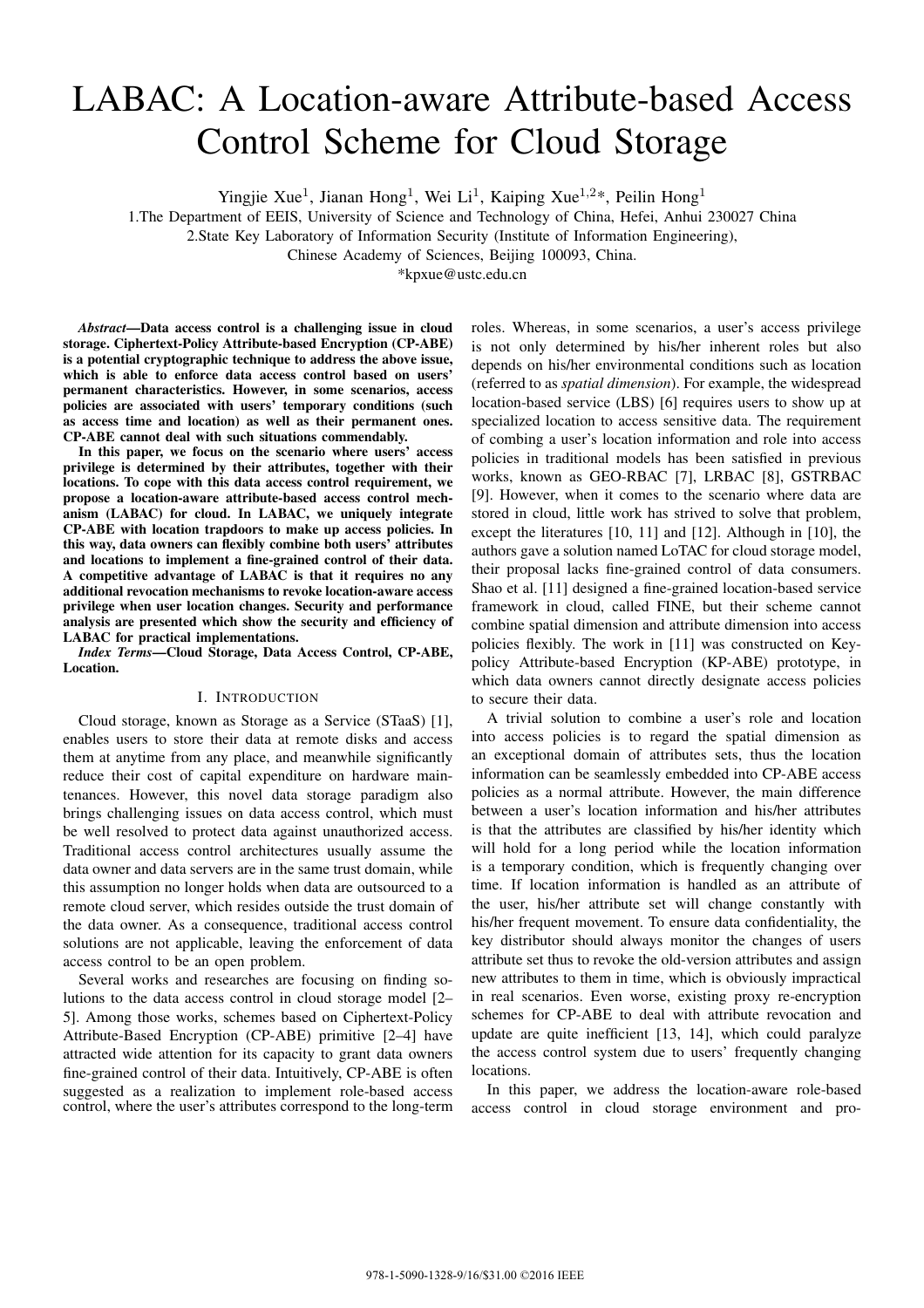pose a location-aware attribute-based access control scheme (LABAC) to cope with the problem. We start with a locationaware framework and then give our cryptographic algorithms. Our approach is also based on CP-ABE primitive, to inherit the property of fine granularity for a role-based access control, but the location information is handled in a different manner. In LABAC, sensitive data are encrypted by access policies before outsourcing to the cloud. The location information is embedded as trapdoors inside access policies and attributes are handled in the same way as what CP-ABE does. Location servers are deployed to release trapdoors for users. To decrypt a ciphertext, a user (data consumer) should possess proper attribute set to satisfy the attributes inside the access policy as well as get a token from the corresponding location server to get rid of the trapdoor. The trapdoor is independent of users' attribute sets, which as a result users do not possess private keys associated to their temporary locations. Therefore, the trapdoor approach relieves the burden of revoking and reassigning users when their locations change. Furthermore, LABAC allows the location trapdoors to be set arbitrarily in the access policy along with attributes, and one ciphertext can be associated with multiple trapdoors in terms of different locations. In this way, the location information can be incorporated with users' attribute sets in a flexible manner, and data owners can determine users possessing different attribute sets to access the same datum from different locations, as shown in Figure 1. The main contributions of this work can be summarized as follows.

- 1) We address the location-aware attribute-based access control problem in cloud and give a general framework. In this framework, location servers are deployed to help handle location-related access control by cryptography, and the attribute-related access control is conducted by fundamental CP-ABE schemes. To the best of our knowledge, it is the first time to incorporate a user's location and attributes in access policies simultaneously.
- 2) A location-aware access control scheme is proposed, without losing the fine granularity of CP-ABE prototype. Specially, the implementation of location trapdoor in fundamental CP-ABE relieves the burdensome revocation when a user's location changes.
- 3) Security and performance analysis are provided, which indicates that our proposed scheme is secure, flexible and efficient.

The rest of this paper is organized as follows. In Section II, technical preliminaries are presented. Following the definitions of system model and security assumptions in Section III, we detailed introduce our proposed location-aware attribute-based access control (LABAC) scheme in Section IV. We analyze LABAC in terms of security and performance in Section V. Finally, the conclusion is given in Section VI.

## II. PRELIMINARIES AND DEFINITIONS

# *A. Access Policy Structures*

An access policy structure  $T$  consists of several nodes of a policy tree, and some location-related trapdoors  $TD$ . We

give an example of access policy structure in Fig 1. A leaf node represents a certain attribute (In Fig. 1,  $A_0, \dots, A_3$  are the relevant attributes), and each non-leaf node represents a threshold gate ("AND", "OR", or other threshold gates). Each non-leaf node x has two logic value  $n_x$  and  $k_x$ , where  $n_x$  is the number of its child node, and  $k_x$  is the threshold. Especially,  $k_x = 1$  if x is an OR gate, or  $k_x = n_x$  if x is an AND gate. We refer readers to [4] for further details about the access policy structure  $\mathcal{T}$ .

In the structure  $\mathcal{T}$ ,  $TD_y^k$  is related to location  $Loc_k$  and it is appended to a node  $y$ . From the perspective of algorithm,  $TD$  can be appended to arbitrary nodes of the policy tree. For instance, in Fig. 1,  $TD_{y_2}^2$  is appended to a leaf node in order to restrict the attribute  $A_1$  along with location  $Loc_2$ , while  $TD_{y_1}^1$ is set upon a non-leaf node to restrict a sub-policy " $A_2 \wedge A_3$ " along with location  $Loc_1$ .

A user's private key  $SK$  is associated with a set of attributes. In Fig. 1,  $U_1$ 's attributes are  $A_0$ ,  $A_2$  and  $A_3$ , while  $U_2$ 's attributes are  $A_0$  and  $A_1$ .



Fig. 1. An Example of Access Policy Structure

## *B. Trapdoors and Tokens*

A location trapdoor  $(TD)$  is embedded in a policy tree, such that the corresponding user's access permission is restricted by the status of  $TD$ . In this paper, we define two statuses for the location trapdoor: *exposed* or *unexposed*.

**Unexposed.** A trapdoor  $(TD)$  is *unexposed* if the intended users cannot access the corresponding secret through the trapdoor with their private keys.

*Exposed.* A trapdoor is *exposed* if the intended users can get the corresponding secret through this trapdoor.

Tokens  $(TK)$  are generated by location servers to help users transform a trapdoor from *unexposed* status to *exposed* status.

#### III. SYSTEM MODEL AND SECURITY ASSUMPTIONS

#### *A. System Model*

Our system consists of six entities: *cloud server*, an *attribute authority*, multiple *location servers*, each with some *sensors*, many *data owners* and *data consumers*. Fig. 2 shows the organization of these entities.

• *The data owner (Owner)* defines access policies and encrypt his/her data under the policies before uploading them to the cloud server.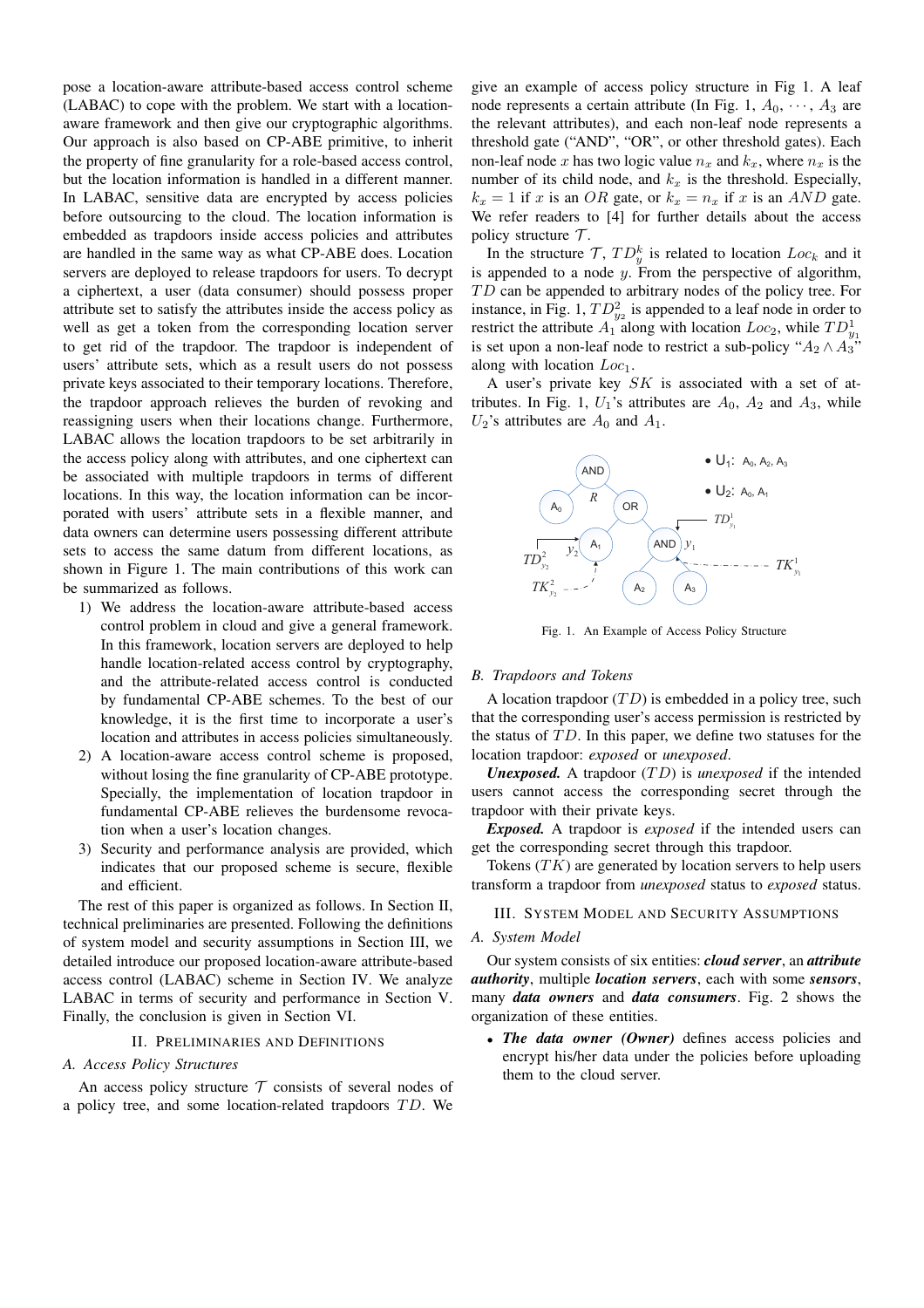- <sup>∙</sup> *The attribute authority (AA)* is responsible to set up the system parameter and distribute private keys to the users according to their attribute sets.
- <sup>∙</sup> *The location servers (LS)* are located in some particular areas where location information is required in access privilege assignments. It can execute some computation operations for users such as decrypting a trapdoor. The location server can affirm a user's location with the help of *sensors*.
- <sup>∙</sup> *Sensors* are deployed in the areas around the location to help location servers authenticate a user's location. They can be RFID sensors, base stations or something else, based on the positioning technique the system uses. We assume the authentication results from sensors can be securely transmitted to location servers.
- <sup>∙</sup> *The data consumer (User)* can download any ciphertext of his/her interest from the cloud server and tries to decrypt the ciphertext. He/she is equipped with a private key according to his/her attribute set.
- <sup>∙</sup> *The cloud server (CS)* stores owners' uploaded data and provides access services for data consumers.



Fig. 2. System Model of LABAC Scheme

#### *B. Security Assumptions*

*The cloud server* is assumed honest-but-curious, which correctly executes the tasks assigned to it for profits but also tries to find out as much information of data contents as possible. On the contrary, *AA* is assumed to be fully trusted which will not collude with any entity to harvest data content even if it is highly beneficial. *LS* is also assumed fully trusted, which is managed by local administrators who aim to protect data security. We can trust the location servers that they will not collude with users to gain unauthorized rights. That security assumption also fits in *Sensors*.

*User* is assumed dishonest. He/she wants to decrypt data even he/she is not authorized with any potential approaches, such as colluding with other users. We assume *Owner* to be honest and will not do harm to their data confidentiality.

# IV. LOCATION-AWARE ATTRIBUTE-BASED ACCESS CONTROL SCHEME

In this section, we first give an overview of our proposal, then we give detailed descriptions of LABAC scheme.

## *A. Overview*

Our main motivation to design LABAC is to inherit fine granularity from CP-ABE and avoid the burdensome overhead of revocation caused by users' frequently changing locations. We give our solution by creatively setting trapdoors inside the access policy, as shown in Fig. 1. The secret for a successful decryption is distributed not only inside attributes (leaf nodes in access policy) but also inside trapdoors which are related to locations. As an example in Fig. 1, the trapdoor  $TD_{y_2}^2$  is set on a node  $y_2$ . For  $U_2$ , to decrypt the ciphertext according to his/her attribute set, he/she has to interact with location server 2 at location  $Loc_2$  to get a token  $TK_{y_2}^2$ , with which he/she can transform the trapdoor from *unexposed* to *exposed* status, thus he/she can obtain the intended secret through the trapdoor for a successful decryption. If he/she cannot get the relevant token, he/she cannot decrypt the ciphertext correctly. Fig. 3 shows the main procedure to decrypt a ciphertext. A notable property of token and trapdoor is that they are unique for different ciphertexts. A token of ciphertext  $A$  gives no advantage for a user to decrypt ciphertext  $B ( B \neq A)$ . Therefore, he/she has no access privilege of other ciphertexts when he/she leaves, without additional revocation mechanisms to revoke him/her.

| User $i$                                                                       | Location Server k                                                                   |
|--------------------------------------------------------------------------------|-------------------------------------------------------------------------------------|
| 1. Loads CT from Cloud:                                                        |                                                                                     |
| $CT = \{C, C, \{C_x, C_x\}, \{TD_v^k\}\}\$                                     | 2. Verifies the validity of the<br>$TD_v^k$<br>$\rightarrow$ identity and location. |
| 4. Trapdoor Exposure:                                                          | 3. Token Generation: it receives<br>$TK^k$<br>trapdoor and generates the token.     |
| $F_{\text{TD}}^{\text{y}} \leftarrow (TK_{\text{v}}^{\text{k}}, D^{\text{y}})$ | $TK_v^k \leftarrow (TD_v^k, Uid_i, \gamma_k)$                                       |
| 5. Decryption:                                                                 |                                                                                     |
| $\kappa \leftarrow (CT, PK, SK_i, F_{TD}^y)$                                   |                                                                                     |
| $M = Dx(Ey(M))$                                                                |                                                                                     |

Fig. 3. Main Procedure of Decrypting a Ciphertext

# *B. Details of LABAC Scheme*

*1)* **System Initialization**: The attribute authority  $(AA)$  generates  $I = [p, \mathbb{G}_1, \mathbb{G}_2, g, e, H_0, H_1, H_2]$ , where  $e : \mathbb{G}_1 \times \mathbb{G}_1 \rightarrow$  $\mathbb{G}_2$  is a non-degenerate bilinear map,  $\mathbb{G}_1$  and  $\mathbb{G}_2$  are cyclic multiplicative groups of order p, g is a generator of  $\mathbb{G}_1$ ,  $H_0, H_1: \{0,1\}^* \to \mathbb{G}_1^*, H_2: \mathbb{G}_2 \to \mathbb{Z}_p^*. A A$  also randomly chooses  $\alpha, \beta \in \mathbb{Z}_p$ , and the public key  $\overline{P}K$  is set as:

$$
PK = (I, h = g^{\beta}, e(g, g)^{\alpha})
$$

The master key  $MK$  of  $AA$  is:

$$
MK = (\beta, g^{\alpha})
$$

Besides, assume there are  $L$  locations, then every location server  $k$  ( $k \in 1, 2, ..., L$ ) randomly chooses a location secret key  $\gamma_k$  as its secret key. The public key  $PK_k$  of each location server  $k$  is:

$$
PK_k=\{\mathbb{F}_{Loc_k}, l_k=g^{\gamma_k}\}
$$

 $\mathbb{F}_{Loc_{k}}$  is the format description of that location. The master secret key of location  $Loc<sub>k</sub>$  is:

$$
MK_k=\gamma_k
$$

In our system, each user  $U_j$  is assigned a unique ID  $Uid_j$ .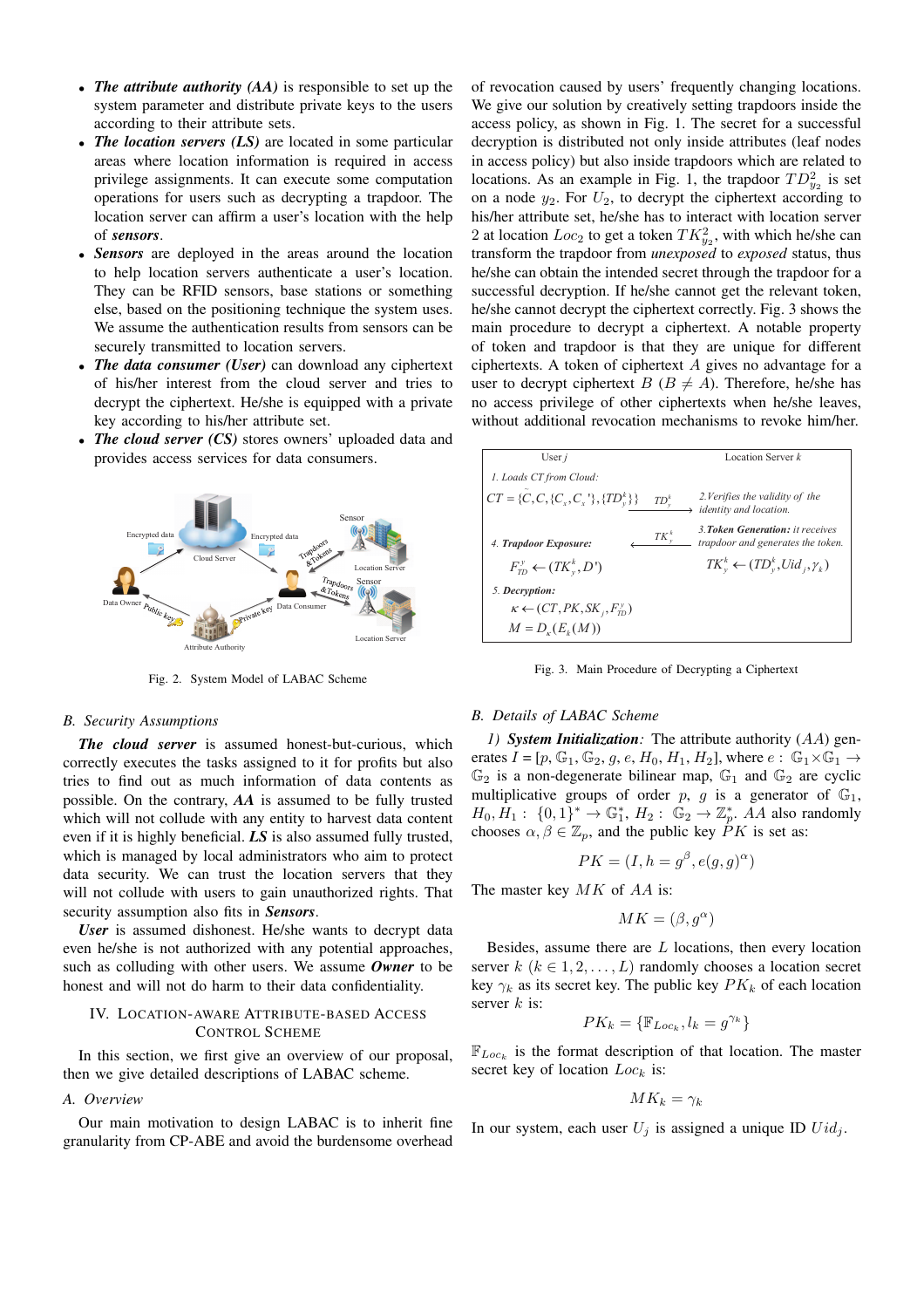*2) Encryption:* The data owner first encrypts his/her data M with a symmetric key  $\kappa \in \mathbb{G}_2$ . Then he/she encrypts  $\kappa$ under the access policy he/she has defined and finally uploads the whole encrypted data. Owner generates the ciphertext  $CT$ by the following algorithm.

The algorithm chooses a polynomial  $q_x$  for each node x in the tree  $T$ . These polynomials are chosen in a top-down manner, starting from the root node  $R$ . For each node  $x$  in the tree, set the degree  $d_x$  of the polynomial  $q_x$  to be one less than the threshold value  $k_x$  of that node, that is  $d_x = k_x - 1$ . And for any node x, it has two values  $q_x^0, q_x^1, q_x^0$  is a parameter inherited from its parent node (or dealt with root node, if  $x$  is a root node), and  $q_x^1$  is the one shared with its child node (or dealt with the relevant attribute, if  $x$  is a leaf node).

Starting with the root node  $R$ , the algorithm chooses a random  $s \in \mathbb{Z}_p$  and sets  $q_R^0 = s$ .

For each node x with assigned value  $q_x^0$ , if it is related to location  $Loc_k$ ,  $s_x^k \in \mathbb{Z}_p$  is randomly chosen for the trapdoor. With random  $v_k \in \mathbb{Z}_p$ , the trapdoor is set as:

$$
TD_x^k = (A_x = g^{v_k}, B_x = s_x^k + H_2(e(H_1(\mathbb{F}_{Loc_k}), l_k)^{v_k}))
$$

Then the other value  $q_x^1$  is computed as:

$$
\begin{cases}\n q_x^1 = q_x^0 - s_x^k & x \text{ is related to location } Loc_k \\
 q_x^1 = q_x^0 & \text{otherwise}\n\end{cases}
$$
\n(1)

For any non-leaf node  $x$ , the polynomial is randomly chosen with 2 restrictions: 1)  $q_x(0) = q_x^1$ ; 2)  $d_x = k_x - 1$ . For any of its child node z, set  $q_z^0 = q_x(index(z)).$ 

Let  $Y$  be the set of leaf nodes in  $T$ . The ciphertext is then constructed as:

$$
CT = \{\widetilde{C} = \kappa e(g, g)^{\alpha s}, C = h^s,
$$
  
\n
$$
\forall x \in \mathcal{Y}, C_x = g^{q_x^1}, C'_x = H_1 (att(x))^{q_x^1};
$$
  
\n
$$
\forall TD_y^k \in \mathcal{T}, k \in \{1, 2, \dots, L\}, TD_y^k = (A_y, B_y)\}
$$

We assume the access policy  $T$  is attached to  $CT$  implicitly. The format of data on the cloud server is shown in Fig. 4.

*Description* 
$$
E_{\kappa}(M)
$$
  $CT = {\tilde{C}, C, {C_x, C'_x}, {TD_y^k}}$ 

*3) Key Generation:* For user  $U_i$  with attribute set  $S_i$ , AA randomly chooses  $u_j \in \mathbb{Z}_p$ . Then, for every attribute  $Att_i \in$  $S_j$ , it assigns a random value  $r_i \in \mathbb{Z}_p$ . The private key AA generates for user  $U_j$  is:

$$
SK_j = \{ (D = g^{(\alpha + u_j)/\beta} H_0(Uid_j)^{u_j/\beta}, D' = g^{u_j} \}
$$
  

$$
\forall Att_i \in S_j : D_i = (gH_0(Uid_j))^{u_j} H_1(Att_i)^{r_i}, D'_i = g^{r_i} \}
$$

*4) Token Generation:* In this phase, a location server outputs a token for the user to expose the trapdoor. The location server first confirms the user's identity and his/her location, with the help of sensors around the location. After confirmation, the location server k receives the trapdoor  $TD_y^k$ from user  $U_j$  and computes:

$$
TD_y^{\prime k} = B_y - H_2(e(H_1(\mathbb{F}_{Loc_k})^{\gamma_k}, A_y))
$$

If the trapdoor is decrypted correctly, then  $TD'_y = s_y^k$ . The location server generates the relevant token and sends it to the user. The token  $TK_y^k$  is computed as:

$$
TK_y^k = (gH_0(Uid_j))^{s_y^k}
$$

5) **Trapdoor Exposure**: On receiving token  $TK_y^k$  from location server k, the user exposes the trapdoor  $\overline{TD}_y^k$  by computing  $F_{TD}^y$  as:

$$
F_{TD}^y = e(TK_y^k, D')
$$
  
=  $e((gH_0(Uid_j))^{s_y^k}, g^{u_j})$   
=  $e(gH_0(Uid_j), g)^{u_j s_y^k}$ 

6) *Decryption*: The user  $U_i$  decrypts the ciphertext with his/her private key  $SK_i$ . We first define a recursive algorithm  $Decrypt(CT, SK<sub>i</sub>, x)$  that takes as input a ciphertext  $CT$ , a private key  $SK_i$ , and a node x from  $\mathcal{T}$ .

If the node x is a leaf node, then we let  $Att_i = att(x)$  and define as follows.

If  $Att_i \in S_j$ , then

$$
F_x = DecryptNode(CT, SK_j, x)
$$
  
= 
$$
\frac{e(D_i, C_x)}{e(D_i', C_x')}
$$
  
= 
$$
\frac{e((gH_0(Uid_j))^{u_j}H_1(Att_i)^{r_i}, g^{q_x^1})}{e(g^{r_i}, H_1(Att_i)^{q_x^1})}
$$
  
= 
$$
e(gH_0(Uid_j), g)^{u_j q_x^{1}}
$$

If  $Att_i \notin S_j$ , then we define  $DecryptNode(CT, SK, x) = \bot$ .

Faced with  $\forall z \in \mathcal{T}$  (including leaf nodes and non-leaf nodes) which is linked with a trapdoor  $TD_z^k \in \mathcal{T}$  and it is *exposed*, set  $F'_z$  as:

$$
F'_{z} = F_{z} \cdot F_{TD}^{z}
$$
  
=  $e(gH_0(Uid_j), g)^{u_j(q_z^1 + s_z^k)}$   
=  $e(gH_0(Uid_j), g)^{u_j q_z^0}$ 

If the trapdoor is *unexposed*, the decryption is blocked, and the algorithm returns  $\bot$ . For  $\forall z \in \mathcal{T}$  (including leaf nodes and non-leaf nodes) that is not set with any trapdoors:

$$
F'_{z} = F_{z}
$$
  
=  $e(gH_0(Uid_j), g)^{u_j q_z^1}$   
=  $e(gH_0(Uid_j), g)^{u_j q_z^0}$ 

Until now, all  $F'_z = e(gH_0(Uid_j), g)^{u_j q_z^0}$ . We now consider the recursive case when  $x$  is a non-leaf node. For all node  $z$ that are children of x, let  $S_x$  be an arbitrary  $k_x$ -sized set of child nodes z such that  $F'_z \neq \bot$ . If no such set exists then the node is not satisfied and the function returns ⊥.

Then for each non-leaf node  $x$ :

$$
F_x = \prod_{z \in S_x} F_z^{\prime \Delta_{i,S_x'}}
$$
  
= 
$$
\prod_{z \in S_x} e(gH_0(Uid_j), g)^{u_j q_x^0 \prod_{y \in S_x, y \neq z} \frac{index(y)}{index(y) - index(z)}}{= e(gH_0(Uid_j), g)^{u_j q_x^1}}
$$

Fig. 4. Format of Owner's Data On the Cloud Server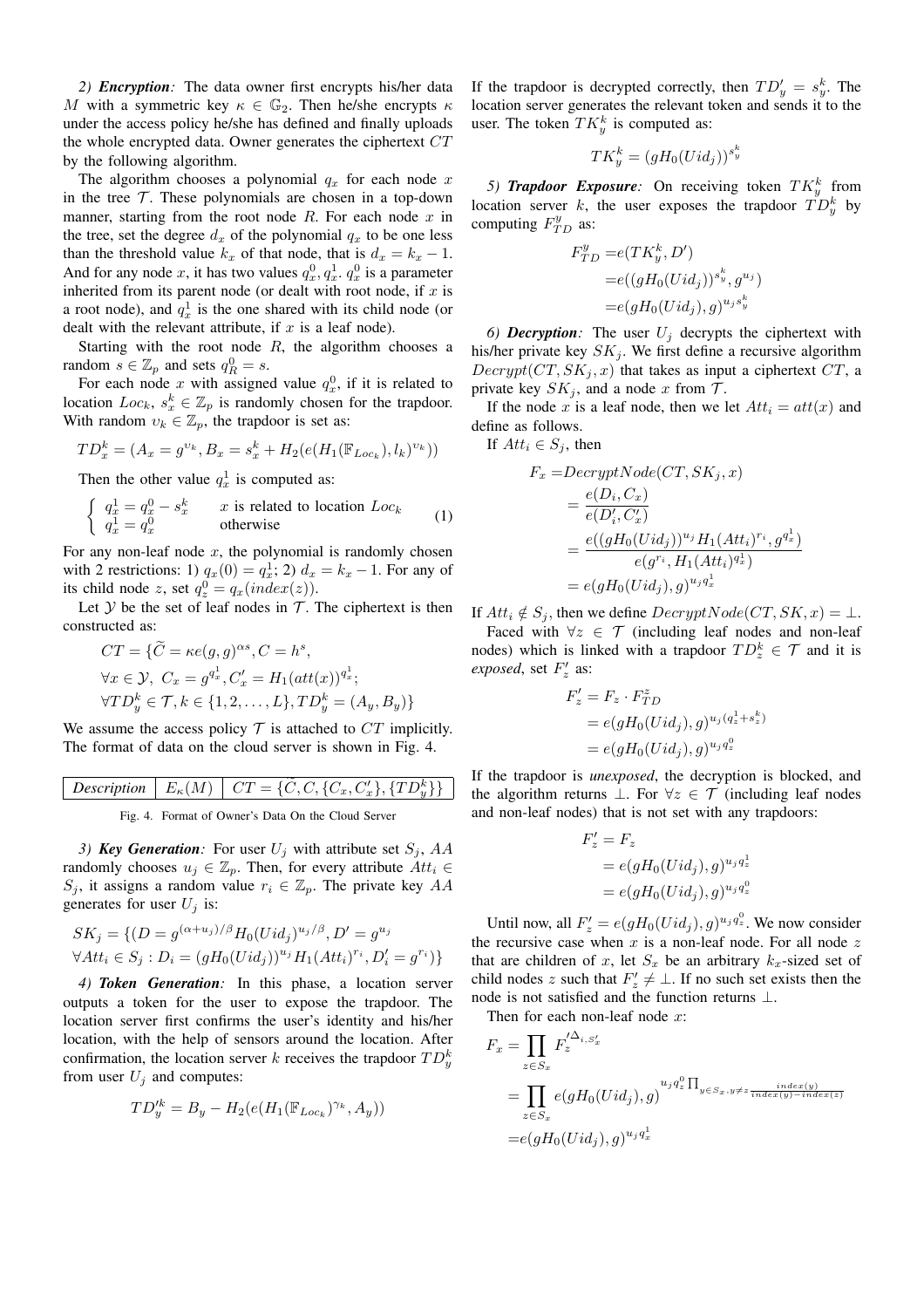For root node R, denote  $F_R = (e(gH_0(Uid_j), g)^{u_j q_R^1})$ . Set  $F'_R$  as:

$$
\begin{cases}\nF'_R = F_R \cdot F_{TD}^R & TD_R^k \text{ is set upon } R \\
F'_R = F_R & \text{otherwise}\n\end{cases}
$$

If  $T$  is satisfied by  $S_j$  and no *unexposed* trapdoors block the decryption,  $F'_R = e(gH_0(Uid_j), g)^{u_j s}$ . Then the algorithm computes:

$$
\kappa' = \frac{\tilde{C}}{e(C, D)/F'_R} = \kappa
$$

With the symmetric key  $\kappa$ , the user can obtain the plaintext  $M$ .

## V. SECURITY AND PERFORMANCE ANALYSIS

# *A. Security Analysis*

Security properties of LABAC can be summarized as follows.

*1) Data Confidentiality:* We can classify adversaries against LABAC into two categories: 1) adversaries with unsatisfied attribute set; 2) the ones that are not located in the access area. If LABAC is secure against the above two categories, then it can resist any individual attack, including the one that neither has satisfied attribute set, nor in the access location. The following paragraphs discuss these features.

LABAC makes necessary modifications towards CP-ABE, so that location information can be embedded into access policies. These modifications have not change the structure of CP-ABE algorithm, so that it holds the same property of data confidentiality against the first category of adversaries, as Waters' scheme [4].

The set and exposure of trapdoors implements *Identitybased Encryption (IBE)* scheme [15]. Thus, the security of token can be proved secure in random oracle model. Moreover, without a correct token, the reconstructed  $F'_R$  will be a random element of  $\mathbb{G}_2$ , which makes the adversary unable to compromise LABAC, who belongs to the second category of adversaries.

Towards the one with neither satisfied attribute set nor access location, we can either assign him/her additional attributerelated private keys or location-related tokens, so that he/she becomes either kind of adversaries. Note that the assigned information has not reduce his/her advantage. From the above analysis, we can conclude that LABAC is confidential against any individual adversary.

*2) Security Against Collusion Attack:* Users with different attribute sets may collude to combine a new private key that is associated with a larger attribute set to decrypt unauthorized ciphertexts. Similar to other collusion-resistant schemes, LABAC is collusion resistant because there is an unknown random value  $u_i$  for every different  $U_i$  in private keys (for example, for  $U_i$ ,  $D_i = (gH_0(Uid_i))^{u_j} \cdot H_1(Att_i)^{r_i}$ ). Therefore, private keys from  $U_i$  of random value  $u_i$  cannot combine with private keys from  $U_j$  of  $u_j$  to make a new private key that has larger privileges.

What is worth noting is that there may be another kind of collusion of users, that is,  $U_i$  may let  $U_i$   $(i \neq j)$  to get his/her

tokens, so that  $U_j$  can access unauthorized data, which can only be accessed by  $U_j$  if himself/herself is in  $U_i$ 's current location. We resolve the potential threat by the authentication of users at certain location and making the tokens related to the user who is right-now-authenticated. Thus,  $U_i$  who is showing up at some particular position  $Loc<sub>k</sub>$  will get token as  $(gH_0(\tilde{U}id_i))^{s_y^k}$ , which cannot be used by  $U_j$  who has  $F_y = e(gH_0(Uid_j), g)^{u_j q_y^1}$ . In this way, such collusion attack can be well resisted.

*3) Non-revocation Security:* Unlike private keys which grant users access privileges associated with their attribute sets for a long time, one token only give users capabilities to decrypt an exclusive ciphertext. That is to say, even if the user can decrypt ciphertext  $A$  at certain location  $Loc<sub>i</sub>$  with token  $TK_{y_1}^i$  for trapdoor  $TD_{y_1}^i$  of A, when she/she leaves from location  $Loc_i$ , the token  $\tilde{TK}_{y_1}^i$  can not be used to expose any other trapdoor  $TD_y^i \in \mathcal{T}$  of ciphertext  $B(B \neq A)$ . Thus, his/her access privilege related to location  $Loc<sub>i</sub>$  is revoked automatically when he/she leaves.

*4) Security Against Location Server Compromise:* In LABAC, the location server  $k$  is only assigned the ability to decrypt trapdoors associated with location  $Loc<sub>k</sub>$  and it has no additional privilege to break the security of CP-ABE schemes. If some location server  $i$  is compromised, it only influences the security of ciphertexts whose access policies are related to that location, while other locations and attribute-related access control are not affected.

## *B. Performance Analysis*

*1) Functional Properties:* From the perspective of functionality, in Table I, we make comparisons among our proposed framework and Waters' CP-ABE [4], LoTAC [10] and FINE [12], which address the similar problem in cloud storage. Notably, LABAC allows trapdoors to be set upon any node  $x$  in access tree, thus location information and attributes can be combined flexibly. This flexibility can also be achieved by Waters' CP-ABE [4] if we consider location as a normal attribute. However, additional revocation is needed to revoke users' attributes which associates with changing locations.

TABLE I FUNCTIONAL PROPERTIES

| <b>Schemes</b>                | $CP-ABE$ | LoTAC | <b>FINE</b> | LABAC: |
|-------------------------------|----------|-------|-------------|--------|
| Fine granularity              |          |       |             |        |
| Location-awareness            |          |       |             |        |
| Flexible combination          |          |       |             |        |
| Need of additional revocation | Yes      | Ν∩    |             |        |

*2) Location-related computation overhead:* From this subsection, we numerically evaluates the performance of LABAC versus CP-ABE schemes, where the location information is handled as a normal attribute. For one ciphertext associated with  $l$  locations, we evaluate the overhead caused by the enforcement of location information in access policies. The main operations include multiplication  $T_m$  and exponentiation  $T_e$ , and pairing  $T_p$ .  $T_m^{\mathbb{G}_0}$ ,  $T_m^{\mathbb{G}_1}$  and  $T_m^{\mathbb{G}_2}$  represent the computation cost of multiplication on  $\mathbb{G}_0$ ,  $\mathbb{G}_1$  and  $\mathbb{G}_2$  respectively.